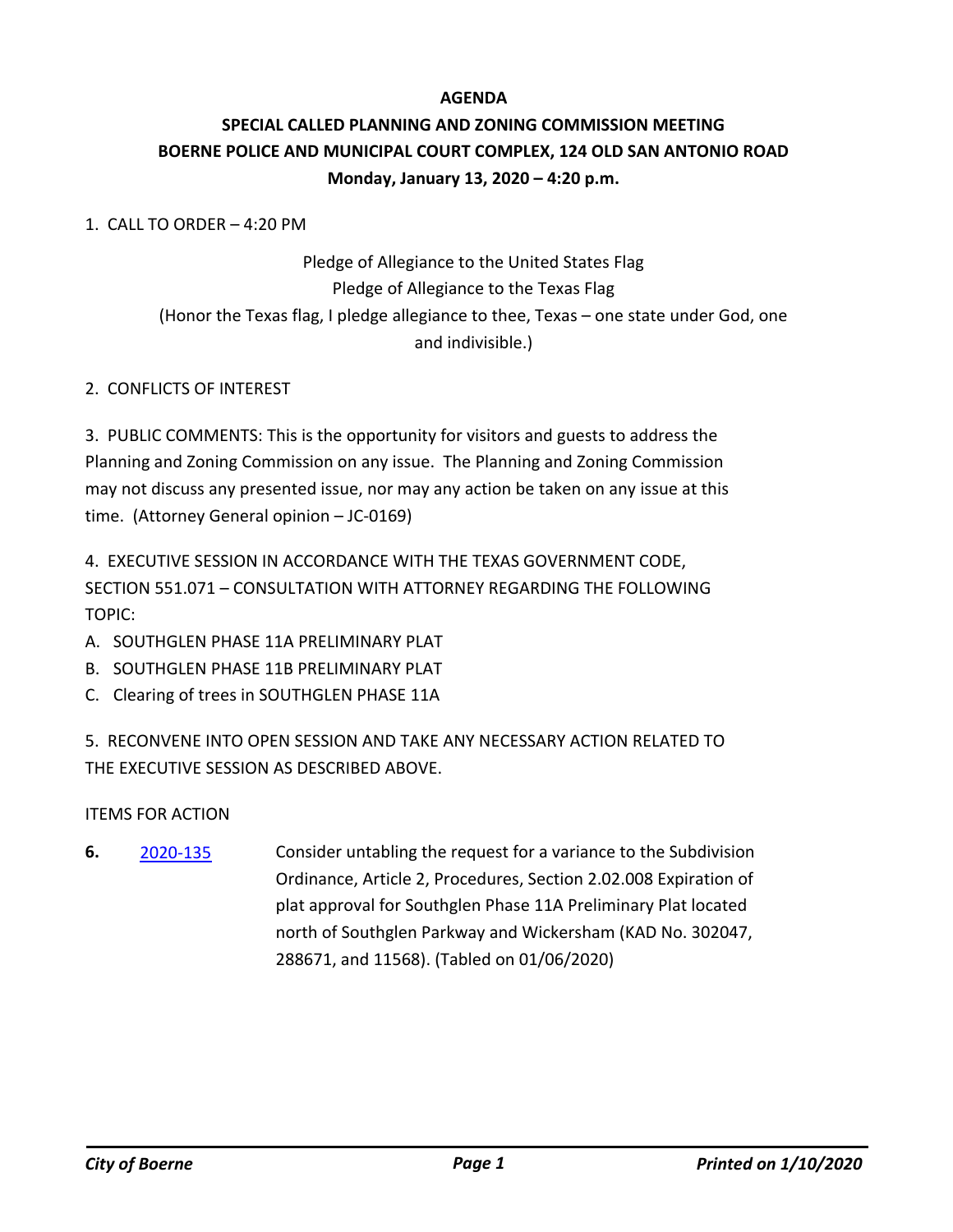| 7. | 2020-136            | Consider a request for a variance to the Subdivision Ordinance,<br>Article 2, Procedures, Section 2.02.008 Expiration of plat<br>approval for Southglen Phase 11A Preliminary Plat located north<br>of Southglen Parkway and Wickersham (KAD No. 302047,<br>288671, and 11568). Take necessary action.                 |
|----|---------------------|------------------------------------------------------------------------------------------------------------------------------------------------------------------------------------------------------------------------------------------------------------------------------------------------------------------------|
|    | <b>Attachments:</b> | Summary - Southglen Ph 11A - Time Extension<br>Att 1- Southglen Phase 11A - Location Map<br>Att 2 - Southglen Phase 11A - Aerial Map<br>Att 3 - Southglen Ph 11A - Variance Extension<br>Att 4 - Southglen Phase 11A - Preliminary Plat                                                                                |
| 8. | 2020-137            | Consider untabling the request for a variance to the Subdivision<br>Ordinance, Article 2, Procedures, Section 2.02.008 Expiration of<br>plat approval for Southglen Phase 11B Preliminary Plat located<br>northeast of Southglen Parkway and Wickersham (KAD No.<br>302047, 288671, and 11568). (Tabled on 01/06/2020) |
| 9. | 2020-138            | Consider a request for a variance to the Subdivision Ordinance,<br>Article 2, Procedures, Section 2.02.008 Expiration of plat<br>approval for Southglen Phase 11B Preliminary Plat located<br>northeast of Southglen Parkway and Wickersham (KAD No.<br>302047, 288671, and 11568). Take necessary action.             |
|    | <b>Attachments:</b> | <b>Summary - Southglen Ph 11B - Time Extension</b><br>Att 1- Sougthglen Phase 11B - Location Map<br>Att 2 - Southglen Phase 11B - Aerial Map<br>Att 3 - Southglen Ph 11B - Variance Extension<br>Att 4 - Southglen Phase 11B - Preliminary Plat                                                                        |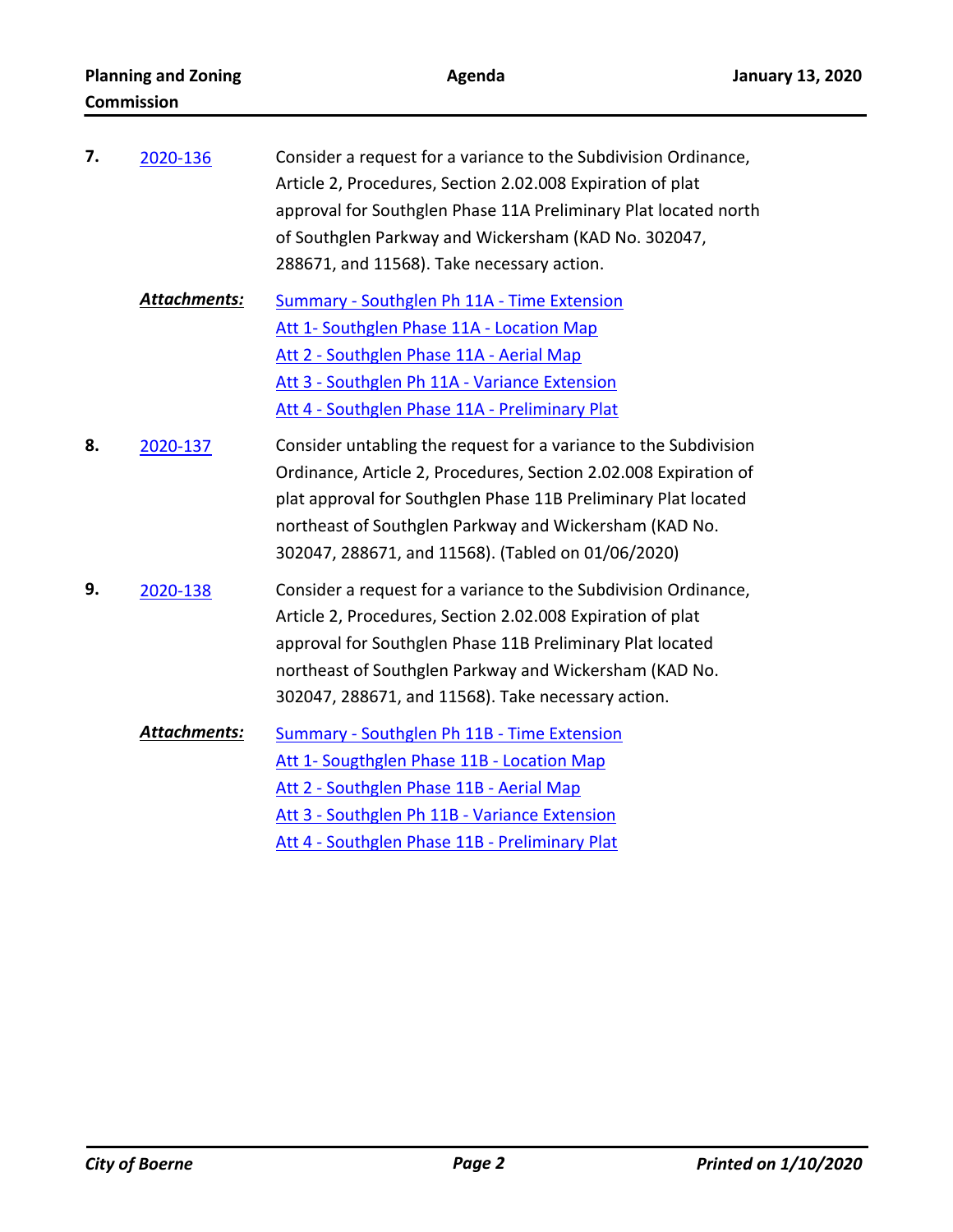| 10. | 2020-139            | Consider the final plat for conditional approval of Southglen<br>Phase 11A, 12.11 acres, 49 residential lots, 2 open space lots,<br>and 2.42 acres of right-of-way, located north of Southglen<br>Parkway and Wickersham (KAD No. 302047, 288671, and |
|-----|---------------------|-------------------------------------------------------------------------------------------------------------------------------------------------------------------------------------------------------------------------------------------------------|
|     | <b>Attachments:</b> | 11568). Take necessary action.<br>Summary - Southglen Ph 11A - Final Plat<br>Att 1 - Southglen Phase 11A - Location Map<br>Att 2 - Southglen Phase 11A - Final Plat<br>Att 3 - Master Plan Amendment                                                  |

#### 11. DISCUSSION ITEMS

| 2020-140            | a. Presentation by Carissa Cox of Mosaic and discussion to                     |
|---------------------|--------------------------------------------------------------------------------|
|                     | review the General Provisions section and introduce the overlay                |
|                     | districts of the Unified Development Code (UDC)                                |
| <b>Attachments:</b> | <b>Summary - UDC Presentation</b><br>Att 1 - Chapter 1 General Provisions v3.1 |
| 2020-145            | b. Process improvements                                                        |

12. COMMENTS FROM COMMISSION/LEGAL COUNSEL/STAFF - No discussion or action may take place

## 13. ADJOURNMENT

THE CITY OF BOERNE PLANNING AND ZONING COMMISSION RESERVES THE RIGHT TO ADJOURN INTO EXECUTIVE SESSION AT ANY TIME TO DISCUSS ANY OF THE MATTERS LISTED ABOVE, AS AUTHORIZED BY TEXAS GOVERNMENT CODE §551.071 (CONSULTATION WITH ATTORNEY).

Administrative Officer

\_\_\_\_\_\_\_\_\_\_\_\_\_\_\_\_\_\_\_\_\_\_\_\_\_\_\_\_\_\_\_

#### **CERTIFICATION**

**I herby certify that the above notice of meeting was posted on the 10 day of January, 2020 by 4:20 p.m.**